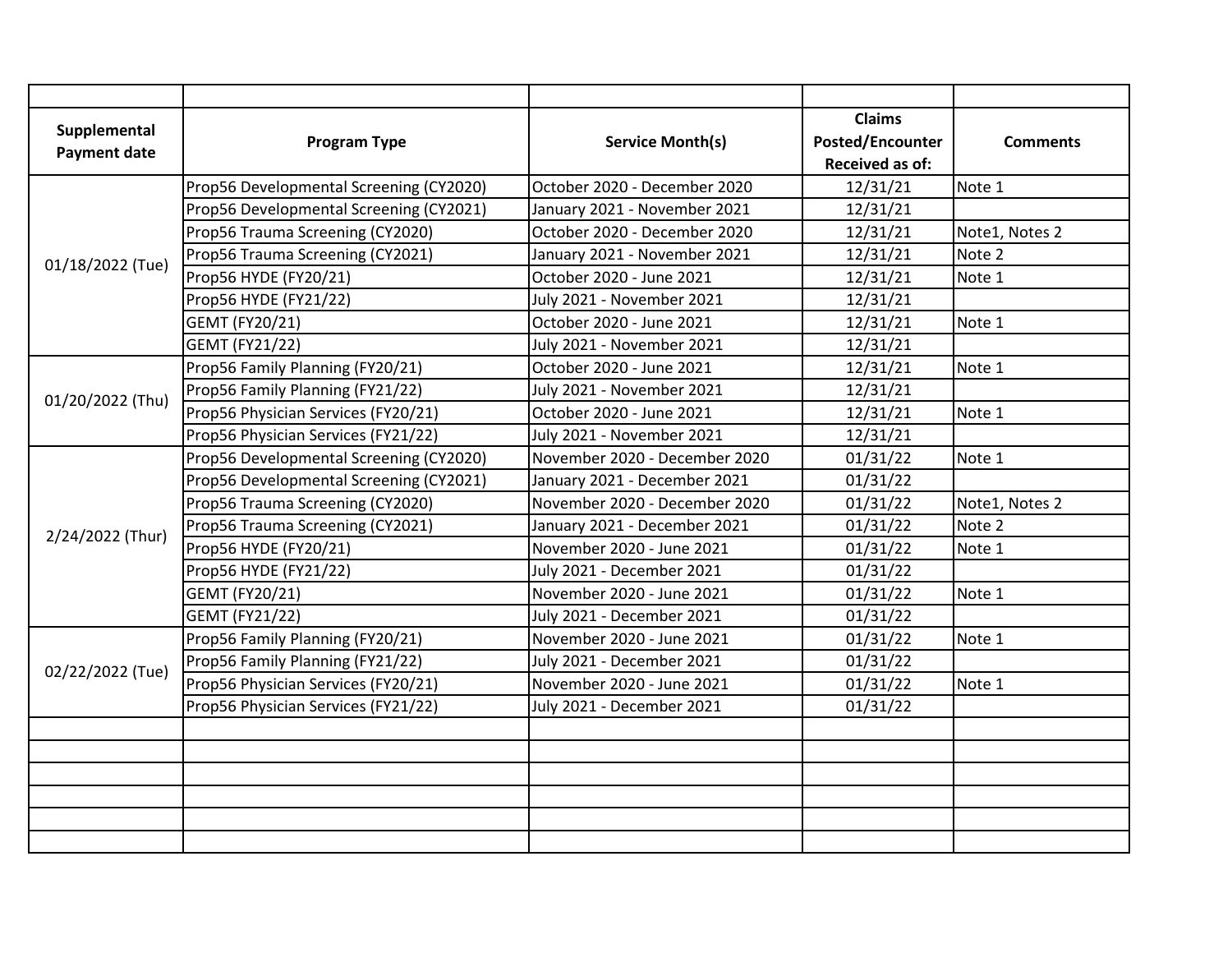| Supplemental        |                                         |                                 | <b>Claims</b>           |                      |
|---------------------|-----------------------------------------|---------------------------------|-------------------------|----------------------|
| <b>Payment date</b> | <b>Program Type</b>                     | <b>Service Month(s)</b>         | <b>Posted/Encounter</b> | <b>Comments</b>      |
|                     |                                         |                                 | <b>Received as of:</b>  |                      |
|                     | Prop56 Developmental Screening (CY2020) | December 2020                   | 02/28/22                | <b>Final Payment</b> |
|                     | Prop56 Developmental Screening (CY2021) | January 2021 - December 2021    | 02/28/22                | Note 1               |
|                     | Prop56 Developmental Screening (CY2022) | January 2022                    | 02/28/22                | 1st program payment  |
|                     | Prop56 Trauma Screening (CY2020)        | December 2020                   | 02/28/22                | <b>Final Payment</b> |
| 03/17/2022 (Thu)    | Prop56 Trauma Screening (CY2021)        | January 2021 - December 2021    | 02/28/22                | Note 1               |
|                     | Prop56 Trauma Screening (CY2022)        | January 2022                    | 02/28/22                | 1st program payment  |
|                     | Prop56 HYDE (FY20/21)                   | December 2020 - June 2021       | 02/28/22                | Note 1               |
|                     | Prop56 HYDE (FY21/22)                   | July 2021 - January 2022        | 02/28/22                |                      |
|                     | GEMT (FY20/21)                          | December 2020 - June 2021       | 02/28/22                | Note 1               |
|                     | <b>GEMT (FY21/22)</b>                   | July 2021 - January 2022        | 02/28/22                |                      |
|                     | Prop56 Family Planning (FY20/21)        | December 2020 - June 2021       | 02/28/22                | Note 1               |
| 03/22/2022 (Tue)    | Prop56 Family Planning (FY21/22)        | July 2021 - December 2021       | 02/28/22                |                      |
|                     | Prop56 Physician Services (FY20/21)     | December 2020 - June 2021       | 02/28/22                | Note 1               |
|                     | Prop56 Physician Services (FY21/22)     | <b>July 2021 - January 2022</b> | 02/28/22                |                      |
|                     | Prop56 Developmental Screening (CY2021) | January 2021 - December 2021    | 03/31/22                | Note 1               |
|                     | Prop56 Developmental Screening (CY2022) | January 2022 - February 2022    | 03/31/22                |                      |
|                     | Prop56 Trauma Screening (CY2021)        | January 2021 - December 2021    | 03/31/22                | Note 1               |
|                     | Prop56 Trauma Screening (CY2022)        | January 2022 - February 2022    | 03/31/22                |                      |
| 04/19/2022 (Tue)    | Prop56 HYDE (FY20/21)                   | January 2021 - June 2021        | 03/31/22                | Note 1               |
|                     | Prop56 HYDE (FY21/22)                   | July 2021 - February 2022       | 03/31/22                |                      |
|                     | GEMT (FY20/21)                          | January 2021 - June 2021        | 03/31/22                | Note 1               |
|                     | <b>GEMT (FY21/22)</b>                   | July 2021 - February 2022       | 03/31/22                |                      |
| 04/21/2022 (Thu)    | Prop56 Family Planning (FY20/21)        | January 2021 - June 2021        | 03/31/22                | Note 1               |
|                     | Prop56 Family Planning (FY21/22)        | July 2021 - December 2021       | 03/31/22                |                      |
|                     | Prop56 Physician Services (FY20/21)     | January 2021 - June 2021        | 03/31/22                | Note 1               |
|                     | Prop56 Physician Services (FY21/22)     | July 2021 - February 2022       | 03/31/22                |                      |
|                     |                                         |                                 |                         |                      |
|                     |                                         |                                 |                         |                      |
|                     |                                         |                                 |                         |                      |
|                     |                                         |                                 |                         |                      |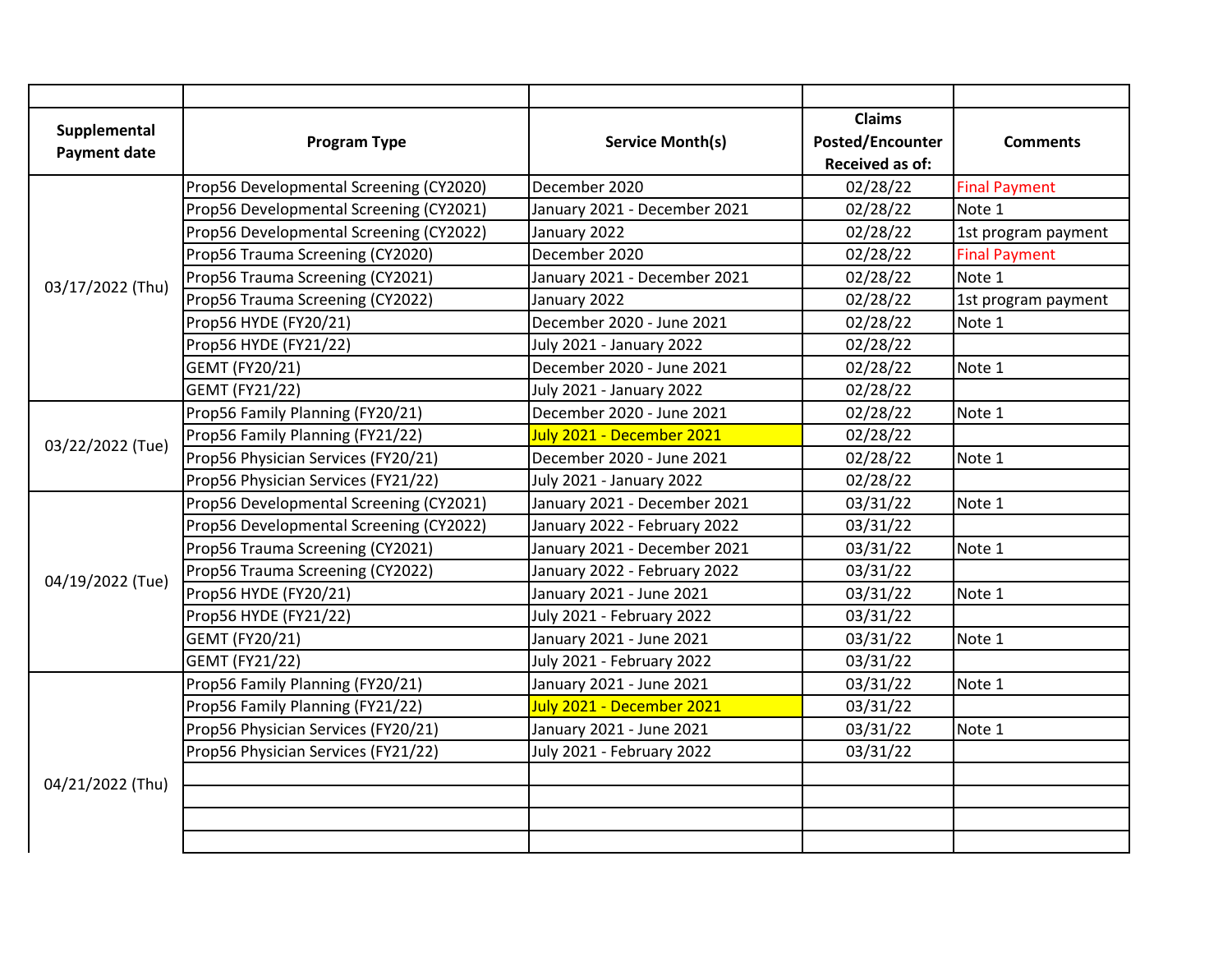| Supplemental        |                                         |                               | <b>Claims</b>           |                 |
|---------------------|-----------------------------------------|-------------------------------|-------------------------|-----------------|
| <b>Payment date</b> | <b>Program Type</b>                     | <b>Service Month(s)</b>       | <b>Posted/Encounter</b> | <b>Comments</b> |
|                     |                                         |                               | <b>Received as of:</b>  |                 |
|                     |                                         |                               |                         |                 |
|                     |                                         |                               |                         |                 |
|                     | Prop56 Developmental Screening (CY2021) | February 2021 - December 2021 | 04/30/22                | Note 1          |
|                     | Prop56 Developmental Screening (CY2022) | January 2022 - March 2022     | 04/30/22                |                 |
|                     | Prop56 Trauma Screening (CY2021)        | February 2021 - December 2021 | 04/30/22                | Note 1          |
| 05/17/2022 (Tue)    | Prop56 Trauma Screening (CY2022)        | January 2022 - March 2022     | 04/30/22                |                 |
|                     | Prop56 HYDE (FY20/21)                   | February 2021 - June 2021     | 04/30/22                | Note 1          |
|                     | Prop56 HYDE (FY21/22)                   | July 2021 - March 2022        | 04/30/22                |                 |
|                     | GEMT (FY20/21)                          | February 2021 - June 2021     | 04/30/22                | Note 1          |
|                     | GEMT (FY21/22)                          | July 2021 - March 2022        | 04/30/22                |                 |
|                     | Prop56 Family Planning (FY20/21)        | February 2021 - June 2021     | 04/30/22                | Note 1          |
| 05/19/2022 (Thu)    | Prop56 Family Planning (FY21/22)        | July 2021 - December 2021     | 04/30/22                |                 |
|                     | Prop56 Physician Services (FY20/21)     | February 2021 - June 2021     | 04/30/22                | Note 1          |
|                     | Prop56 Physician Services (FY21/22)     | July 2021 - March 2022        | 04/30/22                |                 |
|                     | Prop56 Developmental Screening (CY2021) | March 2021 - December 2021    | 05/31/22                | Note 1          |
|                     | Prop56 Developmental Screening (CY2022) | January 2022 - April 2022     | 05/31/22                |                 |
|                     | Prop56 Trauma Screening (CY2021)        | March 2021 - December 2021    | 05/31/22                | Note 1          |
|                     | Prop56 Trauma Screening (CY2022)        | January 2022 - April 2022     | 05/31/22                |                 |
| 06/21/2022 (Tue)    | Prop56 HYDE (FY20/21)                   | March 2021 - June 2021        | 05/31/22                | Note 1          |
|                     | Prop56 HYDE (FY21/22)                   | July 2021 - April 2022        | 05/31/22                |                 |
|                     | GEMT (FY20/21)                          | March 2021 - June 2021        | 05/31/22                | Note 1          |
|                     | GEMT (FY21/22)                          | July 2021 - April 2022        | 05/31/22                |                 |
| 06/23/2022 (Thu)    | Prop56 Family Planning (FY20/21)        | March 2021 - June 2021        | 05/31/22                | Note 1          |
|                     | Prop56 Family Planning (FY21/22)        | July 2021 - April 2022        | 05/31/22                |                 |
|                     | Prop56 Physician Services (FY20/21)     | March 2021 - June 2021        | 05/31/22                | Note 1          |
|                     | Prop56 Physician Services (FY21/22)     | July 2021 - April 2022        | 05/31/22                |                 |
|                     |                                         |                               |                         |                 |
|                     |                                         |                               |                         |                 |
|                     |                                         |                               |                         |                 |
|                     |                                         |                               |                         |                 |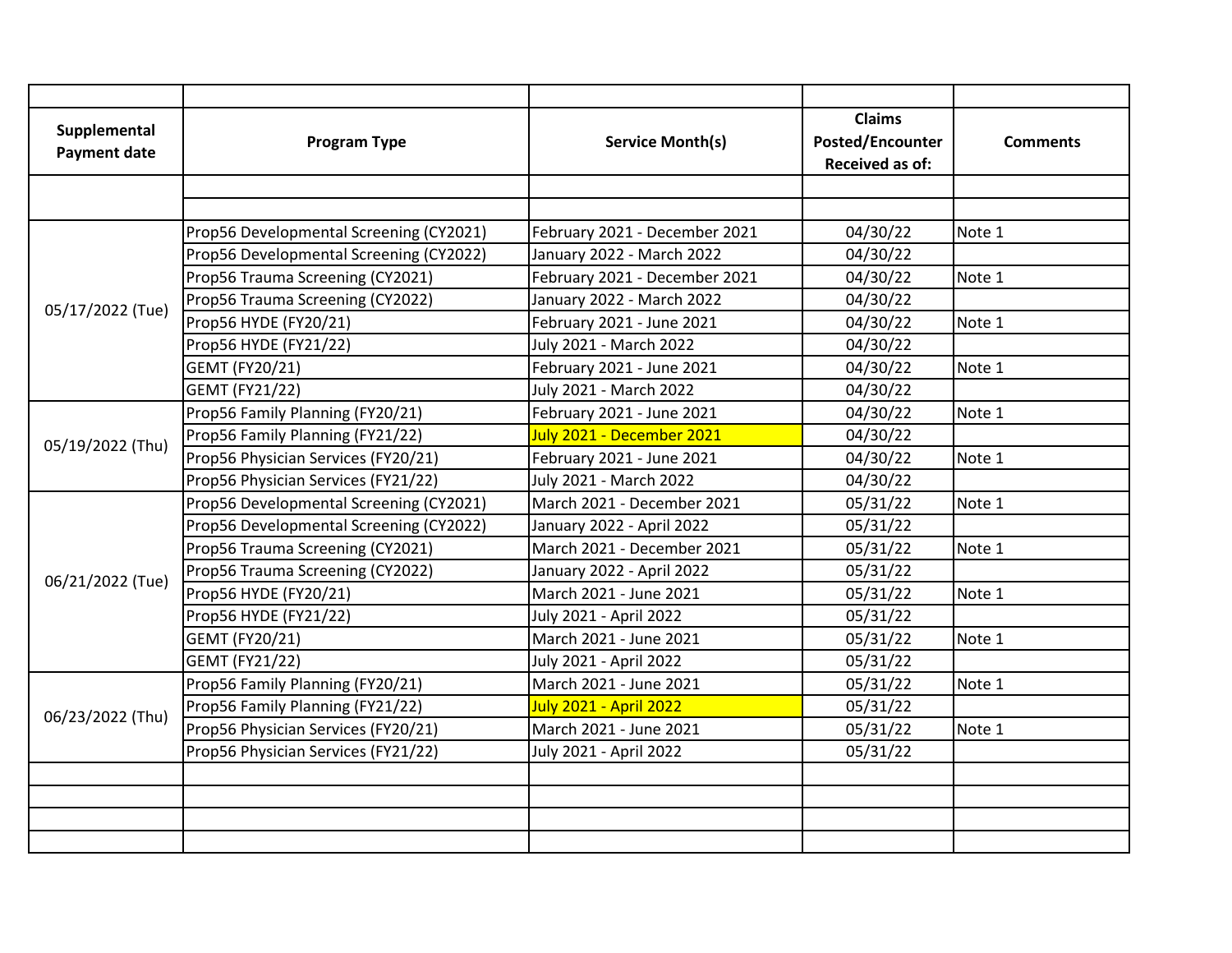| Supplemental        |                                         |                              | <b>Claims</b>           |                 |
|---------------------|-----------------------------------------|------------------------------|-------------------------|-----------------|
| <b>Payment date</b> | <b>Program Type</b>                     | <b>Service Month(s)</b>      | <b>Posted/Encounter</b> | <b>Comments</b> |
|                     |                                         |                              | <b>Received as of:</b>  |                 |
|                     |                                         |                              |                         |                 |
|                     | Prop56 Developmental Screening (CY2021) | April 2021 - December 2021   | 06/30/22                | Note 1          |
|                     | Prop56 Developmental Screening (CY2022) | January 2022 - May 2022      | 06/30/22                |                 |
|                     | Prop56 Trauma Screening (CY2021)        | April 2021 - December 2021   | 06/30/22                | Note 1          |
| 07/19/2022 (Tue)    | Prop56 Trauma Screening (CY2022)        | January 2022 - May 2022      | 06/30/22                |                 |
|                     | Prop56 HYDE (FY20/21)                   | April 2021 - June 2021       | 06/30/22                | Note 1          |
|                     | Prop56 HYDE (FY21/22)                   | July 2021 - May 2022         | 06/30/22                |                 |
|                     | GEMT (FY20/21)                          | April 2021 - June 2021       | 06/30/22                | Note 1          |
|                     | <b>GEMT (FY21/22)</b>                   | July 2021 - May 2022         | 06/30/22                |                 |
|                     | Prop56 Family Planning (FY20/21)        | April 2021 - June 2021       | 06/30/22                | Note 1          |
| 07/21/2022 (Thu)    | Prop56 Family Planning (FY21/22)        | <b>July 2021 - May 2022</b>  | 06/30/22                |                 |
|                     | Prop56 Physician Services (FY20/21)     | April 2021 - June 2021       | 06/30/22                | Note 1          |
|                     | Prop56 Physician Services (FY21/22)     | July 2021 - May 2022         | 06/30/22                |                 |
|                     | Prop56 Developmental Screening (CY2021) | May 2021 - December 2021     | 07/31/22                | Note 1          |
|                     | Prop56 Developmental Screening (CY2022) | January 2022 - June 2022     | 07/31/22                |                 |
|                     | Prop56 Trauma Screening (CY2021)        | May 2021 - December 2021     | 07/31/22                | Note 1          |
|                     | Prop56 Trauma Screening (CY2022)        | January 2022 - June 2022     | 07/31/22                |                 |
| 08/16/2022 (Tue)    | Prop56 HYDE (FY20/21)                   | May 2021 - June 2021         | 07/31/22                | Note 1          |
|                     | Prop56 HYDE (FY21/22)                   | July 2021 - June 2022        | 07/31/22                |                 |
|                     | GEMT (FY20/21)                          | May 2021 - June 2021         | 07/31/22                | Note 1          |
|                     | GEMT (FY21/22)                          | July 2021 - June 2022        | 07/31/22                |                 |
| 08/25/2022 (Thu)    | Prop56 Family Planning (FY20/21)        | May 2021 - June 2021         | 07/31/22                | Note 1          |
|                     | Prop56 Family Planning (FY21/22)        | <b>July 2021 - June 2022</b> | 07/31/22                |                 |
|                     | Prop56 Physician Services (FY20/21)     | May 2021 - June 2021         | 07/31/22                | Note 1          |
|                     | Prop56 Physician Services (FY21/22)     | July 2021 - June 2022        | 07/31/22                |                 |
|                     |                                         |                              |                         |                 |
|                     |                                         |                              |                         |                 |
|                     |                                         |                              |                         |                 |
|                     |                                         |                              |                         |                 |
|                     |                                         |                              |                         |                 |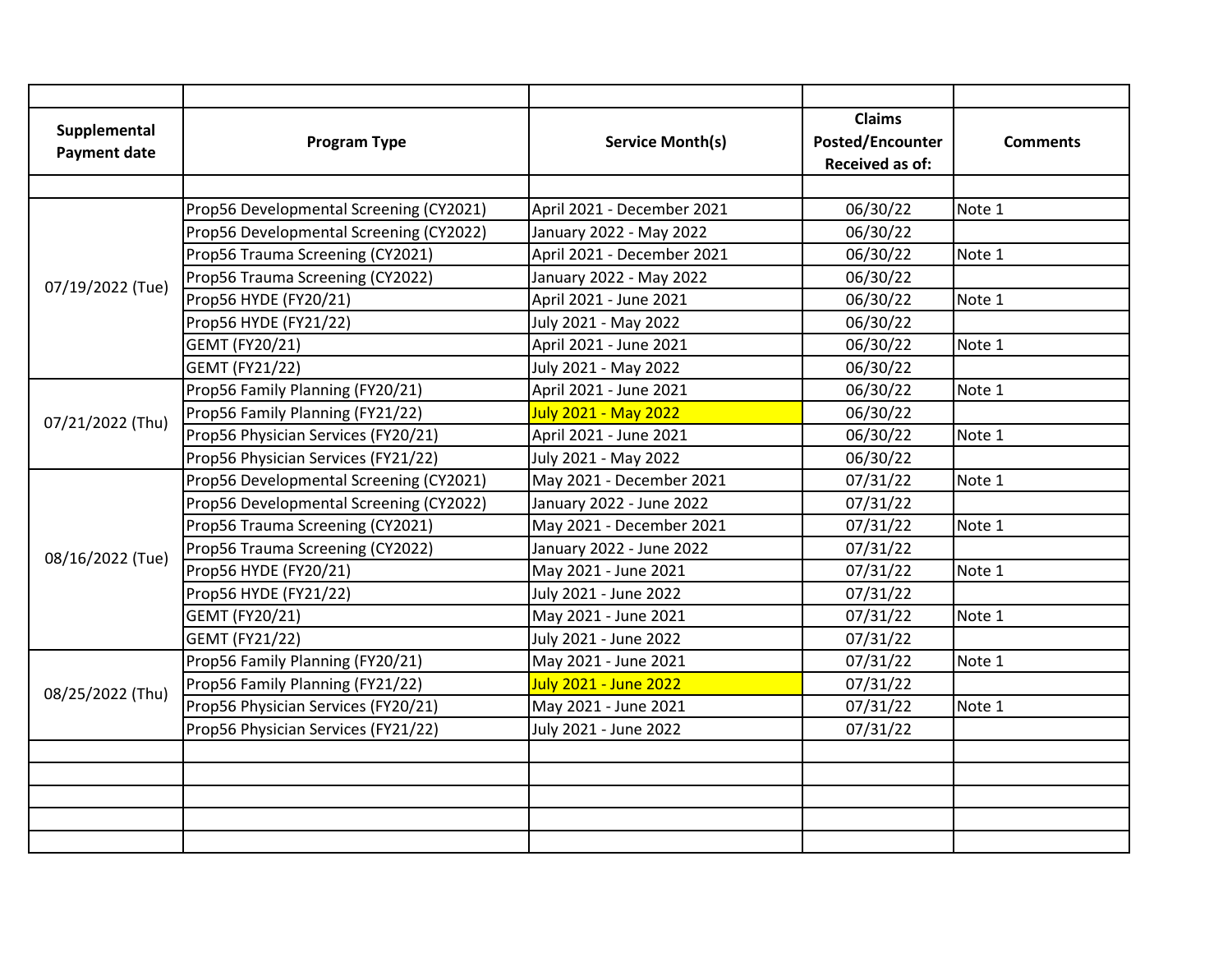| Supplemental        |                                         |                              | <b>Claims</b>           |                      |
|---------------------|-----------------------------------------|------------------------------|-------------------------|----------------------|
| <b>Payment date</b> | <b>Program Type</b>                     | <b>Service Month(s)</b>      | <b>Posted/Encounter</b> | <b>Comments</b>      |
|                     |                                         |                              | <b>Received as of:</b>  |                      |
|                     |                                         |                              |                         |                      |
|                     | Prop56 Developmental Screening (CY2021) | May 2021 - December 2021     | 07/31/22                | Note 1               |
|                     | Prop56 Developmental Screening (CY2022) | January 2022 - June 2022     | 07/31/22                |                      |
|                     | Prop56 Trauma Screening (CY2021)        | May 2021 - December 2021     | 07/31/22                | Note 1               |
| 09/20/2022 (Tue)    | Prop56 Trauma Screening (CY2022)        | January 2022 - June 2022     | 07/31/22                |                      |
|                     | Prop56 HYDE (FY20/21)                   | May 2021 - June 2021         | 07/31/22                | Note 1               |
|                     | Prop56 HYDE (FY21/22)                   | July 2021 - June 2022        | 07/31/22                |                      |
|                     | GEMT (FY20/21)                          | May 2021 - June 2021         | 07/31/22                | Note 1               |
|                     | <b>GEMT (FY21/22)</b>                   | July 2021 - June 2022        | 07/31/22                |                      |
|                     | Prop56 Family Planning (FY20/21)        | May 2021 - June 2021         | 07/31/22                | Note 1               |
| 09/22/2022 (Thu)    | Prop56 Family Planning (FY21/22)        | July 2021 - June 2022        | 07/31/22                |                      |
|                     | Prop56 Physician Services (FY20/21)     | May 2021 - June 2021         | 07/31/22                | Note 1               |
|                     | Prop56 Physician Services (FY21/22)     | July 2021 - June 2022        | 07/31/22                |                      |
|                     | Prop56 Developmental Screening (CY2021) | May 2021 - December 2021     | 07/31/22                | Note 1               |
|                     | Prop56 Developmental Screening (CY2022) | January 2022 - June 2022     | 07/31/22                |                      |
|                     | Prop56 Trauma Screening (CY2021)        | May 2021 - December 2021     | 07/31/22                | Note 1               |
|                     | Prop56 Trauma Screening (CY2022)        | January 2022 - June 2022     | 07/31/22                |                      |
| 10/18/2022 (Tue)    | Prop56 HYDE (FY20/21)                   | May 2021 - June 2021         | 07/31/22                | <b>Final Payment</b> |
|                     | Prop56 HYDE (FY21/22)                   | July 2021 - June 2022        | 07/31/22                |                      |
|                     | GEMT (FY20/21)                          | May 2021 - June 2021         | 07/31/22                | <b>Final Payment</b> |
|                     | <b>GEMT (FY21/22)</b>                   | July 2021 - June 2022        | 07/31/22                |                      |
| 10/20/2022 (Thu)    | Prop56 Family Planning (FY20/21)        | May 2021 - June 2021         | 07/31/22                | <b>Final Payment</b> |
|                     | Prop56 Family Planning (FY21/22)        | <b>July 2021 - June 2022</b> | 07/31/22                |                      |
|                     | Prop56 Physician Services (FY20/21)     | May 2021 - June 2021         | 07/31/22                | <b>Final Payment</b> |
|                     | Prop56 Physician Services (FY21/22)     | July 2021 - June 2022        | 07/31/22                |                      |
|                     |                                         |                              |                         |                      |
|                     |                                         |                              |                         |                      |
|                     |                                         |                              |                         |                      |
|                     |                                         |                              |                         |                      |
|                     |                                         |                              |                         |                      |